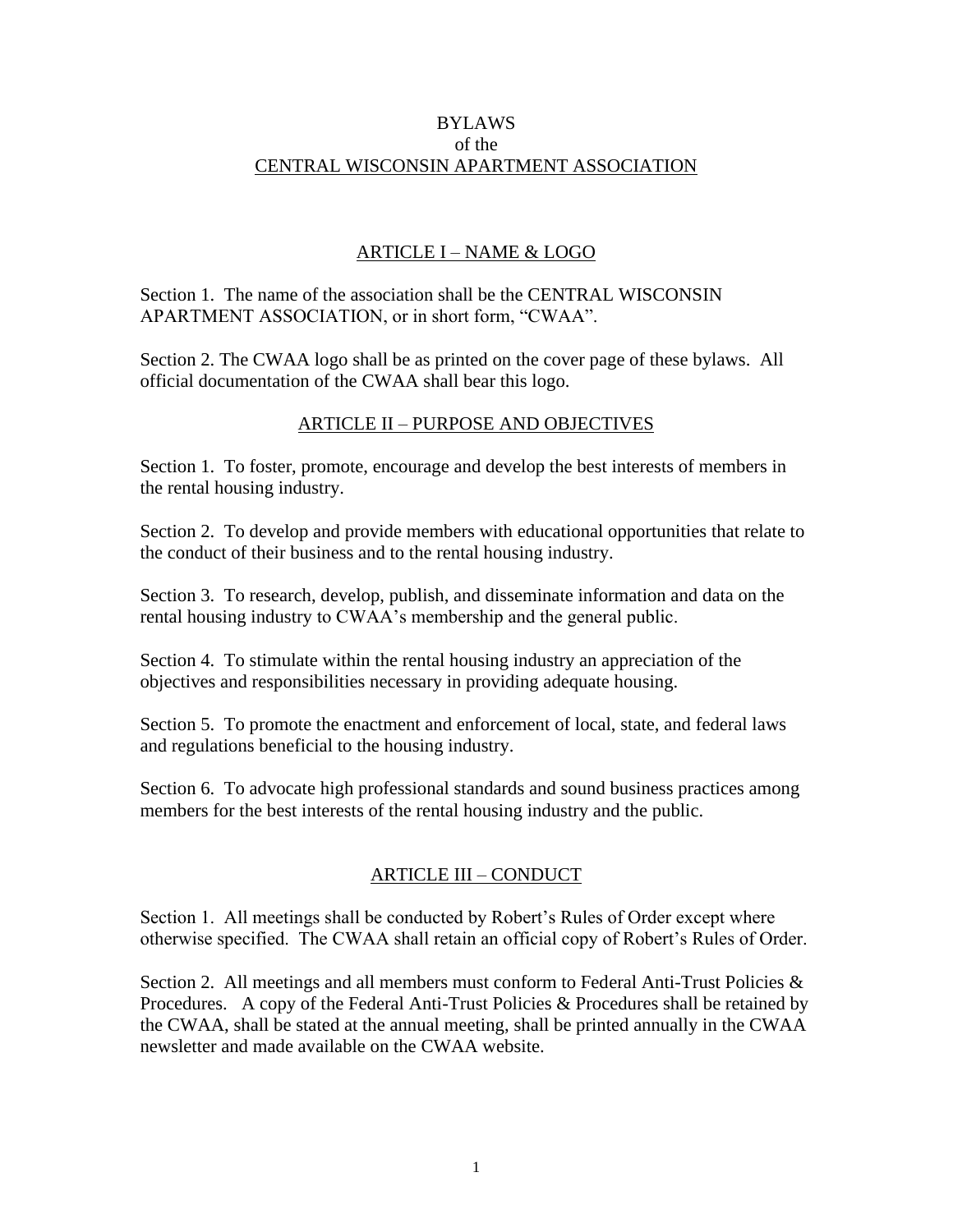### ARTICLE IV - MEMBERSHIP

Section 1. The members of the association shall consist of:

- (a) ACTIVE. An owner, manager, employee or active Certified Apartment Manager (CAM) of any rental dwelling property may make application for and become a member.
- (b) ASSOCIATE. An owner of no more than one rental dwelling unit in the Central Wisconsin area whom by virtue of their business or related interests may wish to support the association.
- (c) CAM CANDIDATES. Individuals who neither own nor manage rental dwelling property but are enrolled and actively pursuing certification as property managers in a current CAM educational program. In the event of unsuccessful completion of the requirements for the CAM designation, this membership shall become null and void.

Section 2. Members of the association may be suspended from membership on the following grounds:

- (a) For nonpayment of dues.
- (b) For violating the bylaws of the association.
- (c) For violating any of the rules of the association.
- (d) For the failure to abide by the decisions and rulings of an Arbitration Committee (see Article IX).
- (e) For any other just cause.

Section 3. The Treasurer shall report to the Board of Directors the names of any members who have failed to pay their dues within ninety (90) days after the same became due and after notice of dues have been mailed to the last known address of the member.

Section 4. The membership term for ACTIVE and CAM CANDIDATES shall be October 1 through September 30.

Section 5. The membership term for an ASSOCIATE shall be June 1 through May 31.

Section 6. All resignations of members shall be made in writing to the Board of Directors.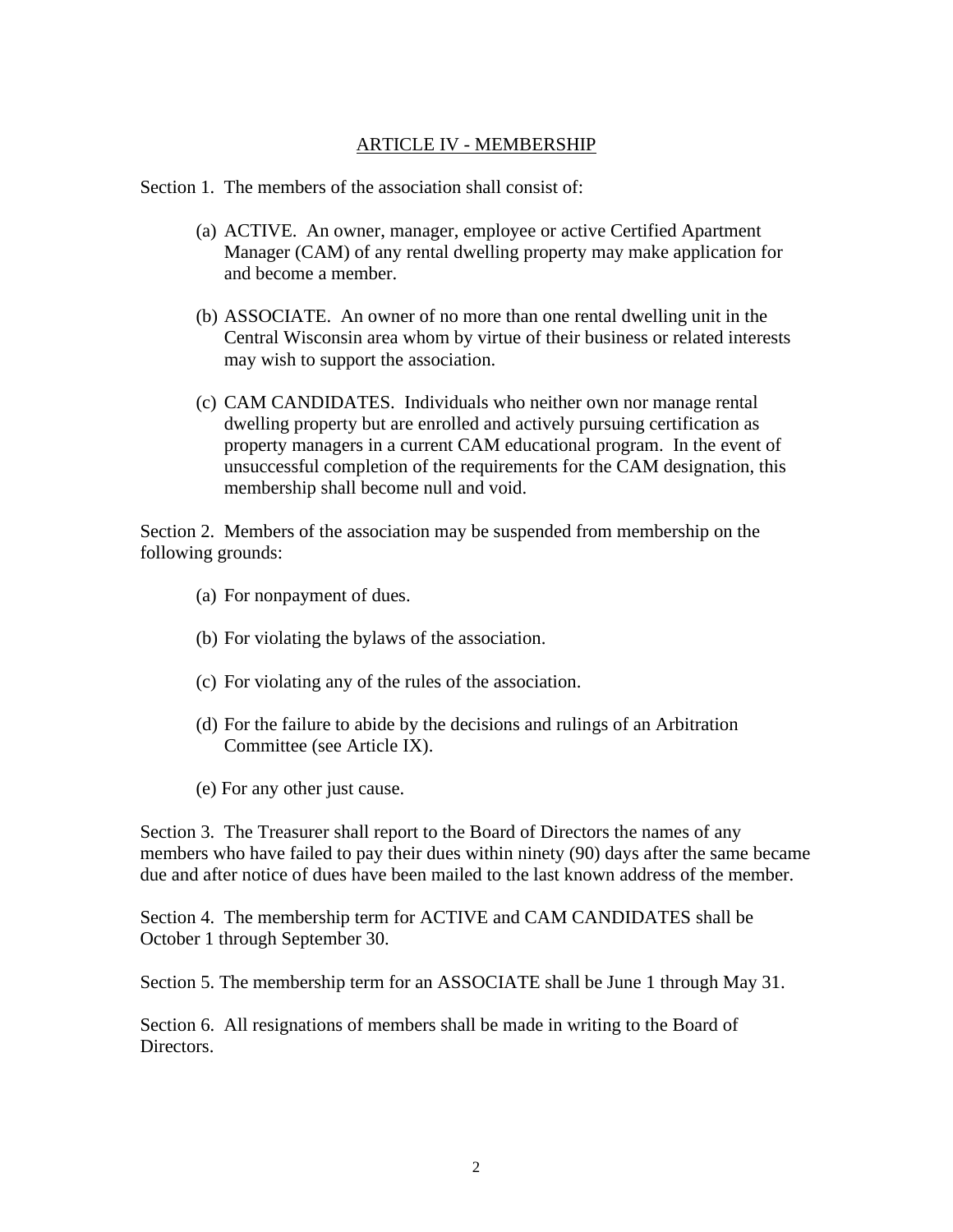#### ARTICLE V - OFFICERS

Section 1. The Principal Officers of the association shall be the President, Vice President, Constable, Secretary and Treasurer and shall be members. All officers shall be Directors.

Section 2. The Office of the Secretary and Treasurer may be held by the same person. The Office of the Vice President and Constable may be held by the same person, except as stated in Section 4.

Section 3. The President shall have been a member for the previous two contiguous years immediately preceding the election. The President shall have general supervision of the property and affairs of the association subject to the advice and direction of the Board of Directors. The President shall preside at all meetings of the membership and at all meetings of the Directors when present and not under disability. The President shall sign all contracts, papers and membership certificates. The President shall be an Ex Officio member of all committees. The President shall submit a report on the operation and condition of the Association for the past year at all annual meetings.

Section 4. In the absence of the President, the Vice-President shall discharge all the duties of the President and may not serve as Constable. In the absence of the Constable the acting President shall designate all the duties of the Constable to a presiding Director, not to include the Secretary or Treasurer.

Section 5. The Executive Officer shall perform all the functions of the Secretary and Treasurer with their advice, counsel and approval and shall have charge of the day-to-day association operation, keep historical record of all minutes of meetings, and serve as counsel to the officers and directors on matters of CWAA concern.

Section 6. The Constable shall preserve order at all meetings and shall execute all peaceable commands of the Board, including but not limited to the investigation of the violation of these bylaws. The Constable shall ensure compliance of these bylaws.

Section 7. The Treasurer shall deposit all moneys belonging to the CWAA in such banks as may be directed by the Board. The Treasurer shall be the custodian of the CWAA funds and shall pay out and disburse the same upon the order of the Board of Directors, and shall keep or cause to be kept, true and accurate records of all moneys received and disbursed. The Treasurer shall make an annual report to the President prior to the annual meeting, and at any time requested by the President.

Section 8. The Secretary shall be empowered to sign all appropriate documents upon direction of the Board, and shall cause to be kept true and accurate minutes of the CWAA and shall make an annual report to the President.

Section 9. No officer of the association shall sign or endorse any contract, note, or other application except by the expressed resolution of the Board of Directors.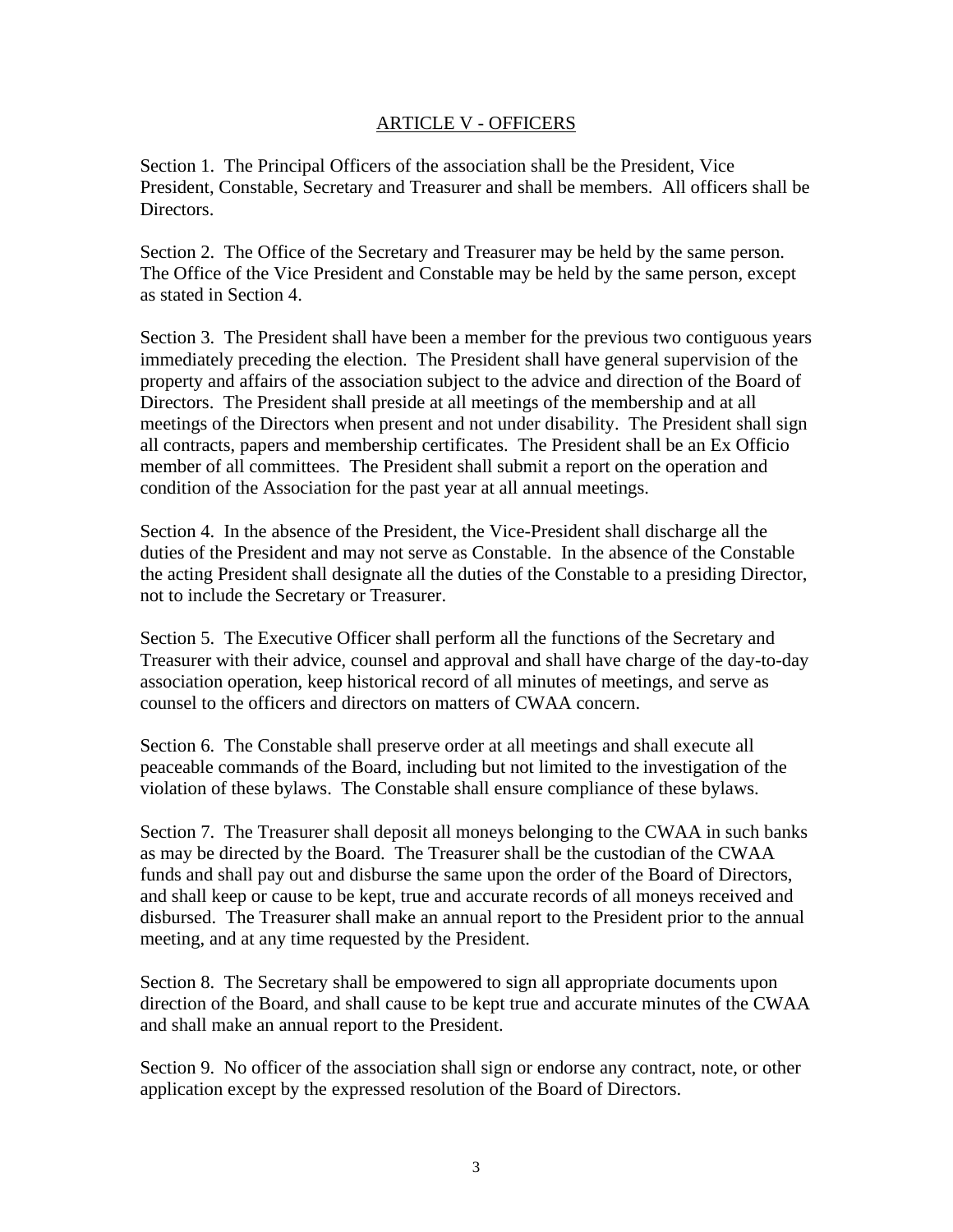## ARTICLE VI - BOARD OF DIRECTORS

Section 1. Voting Members. The Voting members of the Board of Directors shall consist of the President, Immediate Past President, Vice President, Constable, Secretary, Treasurer and all other directors as defined by these bylaws. The Constable's vote shall declare a motions compliance with these bylaws.

Section 2. Voting. Each voting member of the Board shall be entitled to one (1) vote. The member of the Board must be present to vote. No proxies or alternates will be allowed. Voting by email shall be allowed only on topics that had been discussed at the previous Board meeting.

Section 3. Four Directors shall be elected in addition to the Principal Officers.

Section 4. If any officer or Director absents themselves from three (3) consecutive regular meetings of the Board, the Board may, by a majority vote, declare the position vacant.

Section 5. In the event of a vacancy on the Board of Directors the board shall select a member from the role of membership to fill the vacancy of the remaining term.

Section 6. The Board of Directors shall have the power and authority to conduct the business and the affairs of the CWAA, except where otherwise specifically provided in the bylaws and shall have the authority to decide, approve, and disapprove the employment of the employees, agents, including the Executive Officer, and the adoption of the CWAA's policies and to authorize all the disbursements from the General Fund.

Section 7. The Board of Directors may appoint an Executive Officer of the CWAA whose compensation shall be determined by the Board of Directors and who shall be in charge of the CWAA's offices**,** affairs and maintaining its function. The Board of Directors shall not appoint a Principle Officer as Executive Officer.

Section 8. At any regular Board meeting or special Board meeting called by the Board, one-half (1/2) of the board shall constitute a quorum.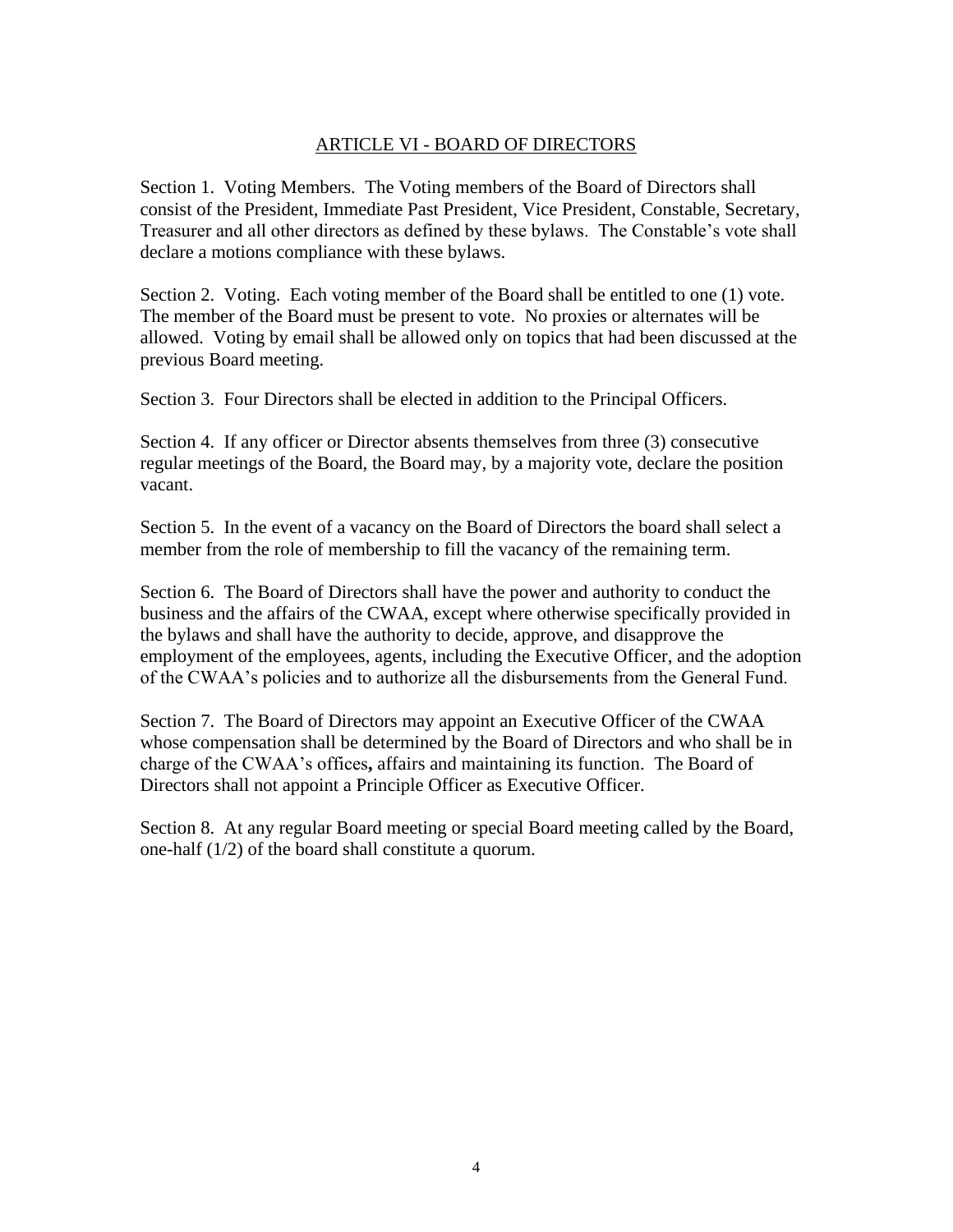## ARTICLE VII - ELECTION

Section 1. Principal Officers and Directors shall be elected in accordance with these bylaws at the annual meeting. All paid-up ACTIVE members of record as of the last day of the month preceding the election shall be eligible electors; one vote allowed per paid membership. At the annual meeting, nominees receiving the largest number of votes of eligible electors in attendance shall be declared elected.

Section 2. Prior to the annual meeting, a Nominating Committee shall report to the membership their selection of eligible candidates, Officers and Directorships. At all meetings where an election is to be held, an opportunity shall be provided for further nominations from the floor.

Section 3. The President shall appoint three (3) tellers to supervise the election at all annual meetings. All elections shall be secret ballot, unless otherwise approved by the membership at that meeting.

Section 4. The Principal Officers and the Directors shall be elected for a term of one (1) year and shall hold their office until their successors are elected and qualified.

Section 5. A quorum shall consist of ten (10) ACTIVE members at any general membership meeting.

Section 6. An election term shall be held from October 1 to September 30.

Section 7. The annual meeting shall be the first general membership meeting in September, or as otherwise modified by the Board.

#### ARTICLE VIII - DUES

Section 1. Annual dues for ACTIVE membership shall be recommended by the Board of Directors and voted on by the general membership.

Section 2. Dues for ACTIVE members shall be fixed on a per unit basis by the Board of Directors.

Section 3. An initiation fee for acceptance into the association shall be fixed by the Board of Directors and shall apply to all memberships.

Section 4. The Board of Directors shall fix annual dues and initiation fees for Associate members.

Section 5. The Board of Directors shall fix annual dues and initiation fees for CAM CANDIDATES.